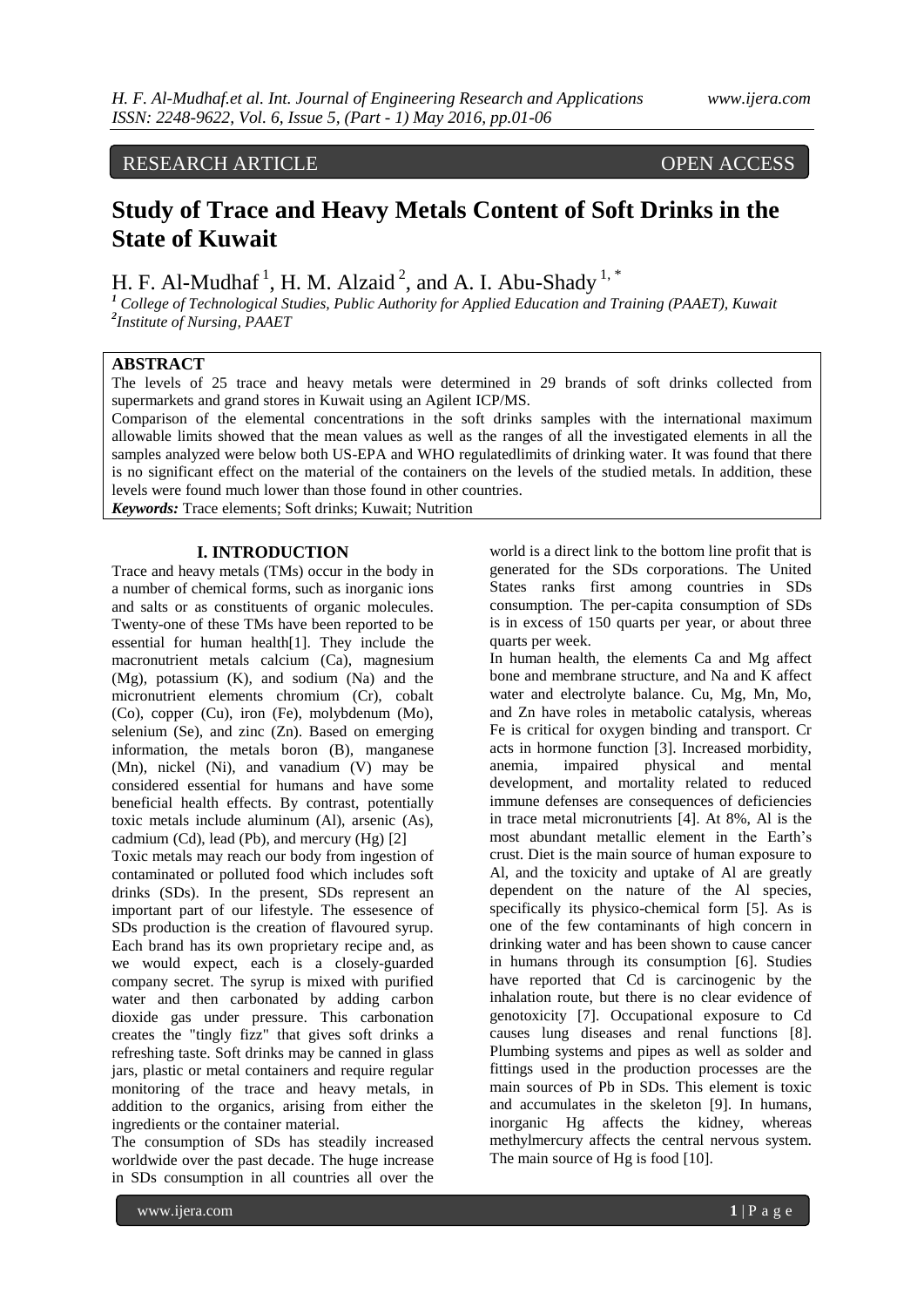Recently, numerous studies have been conducted worldwide to evaluate the TEs in SDs[11-20]. Literature searches indicate that no anystudy on the TE content of SDs in Kuwait has been published. Thus, the objectives of the current study were as follows: (1) to determine the levels of TEs in locally processed and imported brands of SDs available in Kuwait market; (2) to compare the levels of TEs with WHO and international drinking water standards; (3) to compare the TE content of the SDs in Kuwait with those from other countries. The results of such investigation will be valuable for public health officials to assess any potential health risk to the public associated with the consumption of this type of drinks. The data obtained will also be useful for the Ministry of Health (MOH) officials and other governmental offices concerned with the quality of soft drinks, to determine the better approaches and materials to prevent or reduce the higher levels of trace and heavy metals may be found.

### **II. MATERIALS AND METHODS**

### *2.1. Sample collection and preparation*

Samples of softdrinks (Pepsi, 7Up, various Miranda brands, Dew, Shani, Coca Cola, Sprite, Fanta, Schwepps, and many other similar brands) bottled in various types of containers (glass, PET, and aluminum cans) were collected from supermarkets and grandstores in Kuwait. According to the AOAC method [21], samples were first degassed in an ultrasonic bath prior to digestion. A volume of 4 mL of nitric acid was added to 5 mL of the soft drink sample in microwave Teflon bomb. Digestion was completed in 90 min at 120OC. When cool, the digest was diluted to 25-mL volume with deionized water and stored refrigerated (at 4°C) in PE containers until analysis is completed. All samples analyzed were within the recommended holding times, and any sample exceeded it is discarded.

#### *2.2. Analytical Procedure*

Type I ICP/MS grade water is used for all preparations of reagents and standard solutions. It is obtained by using Ultra Pure Water Purification System specially equipped with Milli-Q element, Q-Guard II pak, Quantum VX cartridge, 0.22µm Millipak filter, and <0.1µm Optimizer Filter at the point of use (Millipore, Bedford, MA, USA). Certified high purity chemicals, acids, individual and calibration standards mixes and quality control as well as reference materials were obtained from Alfa Aeser, AccuStandard, and Agilent companies.The levels of 25 trace and heavy metalswere measuredaccording to US-EPA method 200.8 [**22**]with an Agilent ICP/MS 7500ce (Agilent, Palo Alto, CA, USA) that was equipped

with an Octopole reaction system, a micromist nebulizer, a bonnet and shield, and an integrated autosampler with on-line addition of internal standard. Details regarding the analytical procedures, quality control (QC), quality assurance (QA), and detection limits (DLs) have been reported in details elsewhere[**23, 24**]**.**

### **III. RESULTS AND DISCUSSION**

## **Table 1**

Twenty nine brands of SDs were collected from Kuwaiti markets. Twenty two brands were produced locally by three Kuwaiti companies COM1 (16), COM2 (4), and COM3 (2), while the remaining seven brands were imported from Jordan (4), and Austria (3). The 25 analyzed TEs in this study were Al, As, B, Barium (Ba), Beryllium (Be), Ca, Cd, Cr, Co, Cu, Fe, K, Pb, Mg, Mn, Hg, Mo, Ni, Na, antimony (Sb), Se, strontium (Sr), titanium (Ti), V, and Zn. Table 1 shows the summary of the statistics of the studied TEs of the SDs brands and their DL along with the World Health Organization guideline values (WHO-GV) [**25**], and the United States-Environmental Protection Agency maximum contaminant levels (US-EPA-MCL) [**26**] for drinking water. Additionally, the mean values of the TEs previously studied on the carbonated (CW), bottled (BW), and household (HW) waters of Kuwait[**23, 24**]are presented in Table 1. The table illustrates that Be and Hg were not detected in any of the analyzed samples and were found lessthan the corresponding DL values. The elements Sb, As, Cd, Pb, and Se were detected in 50%, 80%, 95%, 90%, 75% of samples analyzed. The other elements were detected in 100% of the samples. In all samples, the 25 elements were found lower than the recommended levels of United States-Environmental Protection Agency (US-EPA)[**27**] and World Health Organization (WHO) [**28**].

### **Figure 1**

Figure 1 shows the graphical comparison of TEs in SD, CW, BW, and HW in Kuwait. The mean values of the major macronutrients Ca, Mg, K, and Na in SD were found much lower than those in CW, BW, and HW; whereas CW (with very low consumption compared to other waters) exhibited the highest values followed by HW as illustrated in Fig. 1a. The mean values of the micronutrient elements Cu, Fe, and Zn in HW were the highest and SD exhibited the lowest values (except for Fe in BW), Fig. 1b. Adult humans in Kuwait can therefore receive 8.6%, 5-7%, 3-4%, 50%, 30%, and 8% of their DRI of Ca, Mg, Na, Cu, Fe, and Zn, respectively, by drinking 2 liters of HW per day [16, 17] compared to negligble % from SDs. The mean values of the toxic elements As, Cd, and Pb were found very low and close to their DL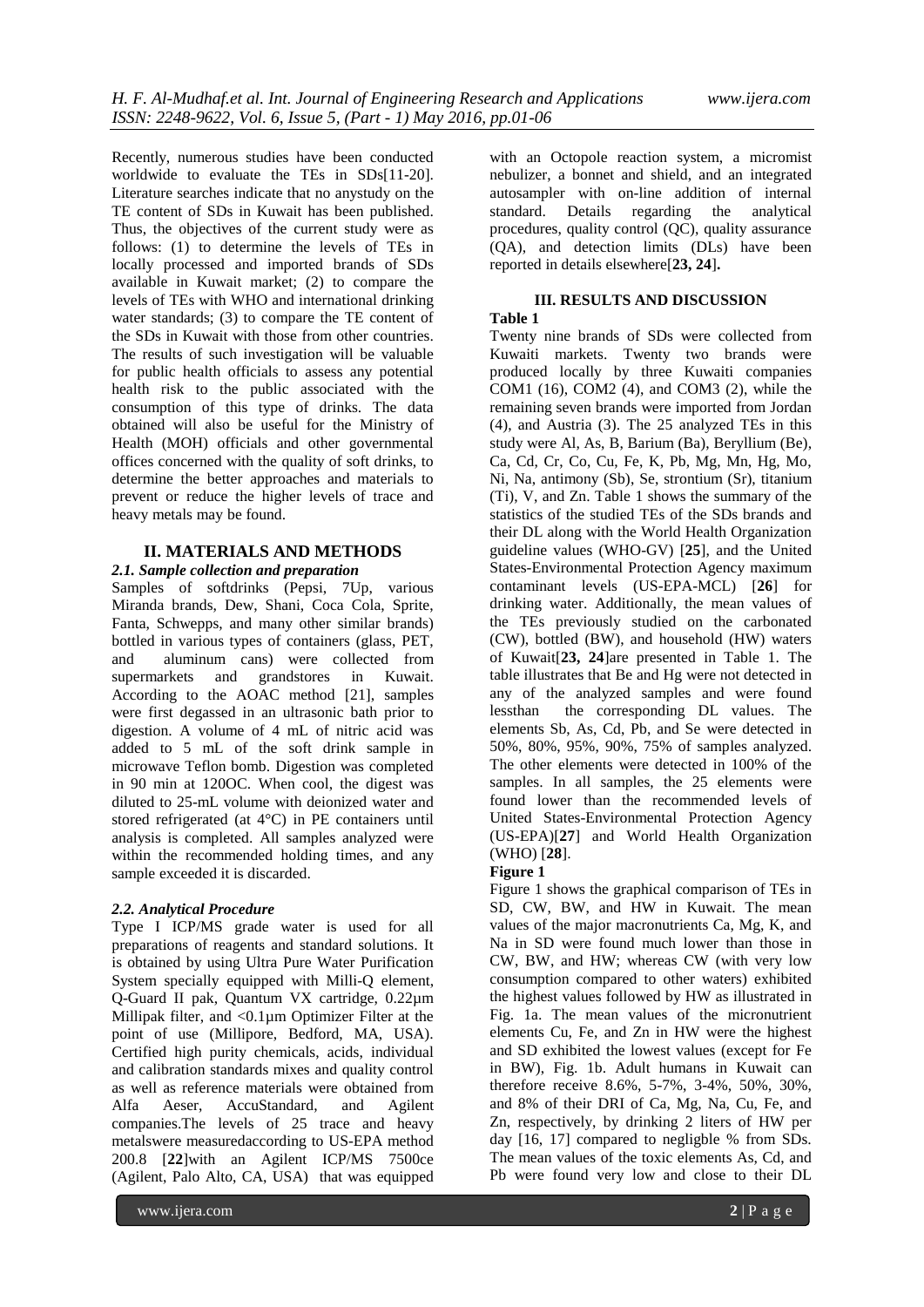values in SD, CW, BW, and HW; whereas Al exhibited the highest mean value  $(11.4\mu g L-1)$  in HW compared to the lowest value (0.3µg L-1) in BW. All mean values of toxic metals inall types of drinks were too much lower than the WHO and US-EPA recommended levels (Table 1).

### **Figure 2**

The variation of the levels of selected TEs in the SDs with the type of container material is illustrated in Fig. 2. The figure shows that there is no significant variation between the mean values of Al, B, Fe, Ti, and Zn and the container material despite the slightly higher values of Fe, Ti, and Zn in SD brands packed in metal containers. The mean values of the metals Sb, As, Cd, Cr, Co, Cu, Pb, Se, and V in SDs packed in glass, metal, and plastic containers were very low  $\langle 0.5 \mu g L_1 \rangle$  in order to observe any significant differences. Only the mean value of Mn in SDs in metal containers was very high (1.75 µg L-1) compared to those in glass  $(0.32\mu\text{g}$  L-1) and in plastic  $(0.52\mu\text{g}$  L-1) containers. On the otherhand, the mean value of Ni was the highest in glass (1.5 µg L-1) compared to metal  $(0.5\mu g$  L-1) and plastic  $(0.4\mu g$  L-1) containers.Generally, there is no significant effect of the container meterial of various SDs on the levels of TMs.

### **Figure 3**

Figure 3compares the mean values of some of the trace elements in SDs produced in Kuwait and those imported from other countries.The mean values of B, Ti, and Zn (12.1, 14.4, and 8.6 µg L-1, respectively) were the highest in the brands from Jordan. The SD brands from Austria were characterized by the highest mean values of Al (15.6  $\mu$ g L-1) and Fe (38.2  $\mu$ g L-1) and lowest values for B  $(3.8 \text{ µg L-1})$  and  $Zn$   $(2.2 \text{ µg L-1})$ 1).Variuos brands produced in Kuwaitby the three companies COM1, COM2, and COM3exhibited comparable mean values for B, Al and Zn with highest Ti values (5.7 µg L-1) in COM1 brands and lowest values for Fe  $(14.2 \mu g L-1)$ , Ti  $(3.8 \mu g L-1)$ , and Zn (3.8 µg L-1) in COM3 brands.

#### **Table 2**

Table 2 compares the mean values and ranges of micronutrient and toxic TMs found in the SDs of this study and those from other countries. The table shows that: (1) the mean values and ranges found for all metals in SD brands from Kuwait are significantly much lower than those SD brands from all mentiond countries, (2) the mean values 1240 µg L-, and 204.3 µg L-1 published for Al in SDs respectively, from Ghana [19] and Brazil [20] were foundextremely higher thanboth WHO and US-EPA permissble limits  $(200\mu g L)$ ,  $(3)$  the detected toxic metals Cd (in Ghana [15], Libya [13]

and Nigeria [14, 17]), Pb (in all countries except Ethiopia) and Hg (only in Nigeria [11]) were found extremly higher than the WHO permissible levels 5  $\mu$ g L-1, 10  $\mu$ g L-1 and 1.0  $\mu$ g L-1, respectively.

### **IV. CONCLUSIONS**

A study of the levels of 25 trace and heavy metals was conducted using a total of 29 samples of soft drinks collected from supermarkets and grandstores in Kuwait. The analysis of the data indicated that (1) None of the metals exceeded either the US-EPA or the WHO maximum recommended levels for drinking water. In addition, (2) the levels of micronuitiant and toxic metals were found much lowar than those mention in the published work worldwide. Moreover, we found from this study that (3) the containar material has no significant effect on the levels of detected metals. Furthermore, (4) the levels of trace metals in the soft drinks were found lower than those dovumented in carbonated water as will as bottled and household drinking water from Kuwait.

We conclude that soft drinks available in Kuwait are completely safe to drink with regard to toxic metals.The data from this study will be useful to health authorities as well as researchers interested in epidemiological studies.

### **REFERENCES**

- [1] World Health Organization (WHO), Nutrients in Drinking Water. Water, Sanitation and Health Protection and the Human Environment, WHO, Geneva, 2005.
- [2] WHO, International Programme of Chemical Safety (IPCS), Guidelines for drinking-water quality. Health criteria and other supporting information. 2nd ed. Vol. 2, WHO, Geneva, 1996.
- [3] I. A. Alam, M. Sadiq, Metal contamination of drinking water from corrosion of distribution pipes, Environ. Pollut. 1989, 57, 167-178.
- [4] National Academy of Sciences (NAS), Drinking water and health. Vol. 3, Washington, D. C.: National Academy Press, 1980.
- [5] E. Dinelli, A. Lima, S. Albanese, M. Birke, D. Cicchella, L. Giaccio, P. Valera, B. De Vivo, Major and trace elements in tap water from Italy, J. Geochem. Explor. 2011, [doi:10.1016/j.gexplo.2011.07.009](http://dx.doi.org/10.1016/j.gexplo.2011.07.009)
- [6] WHO, Arsenic and arsenic compounds, IPCS, Environmental Health Criteria 224, WHO, Geneva, 2001.
- [7] WHO, Cadmium in drinking-water, WHO/SDE/WSH/03. 04/80, WHO, Geneva, 2003.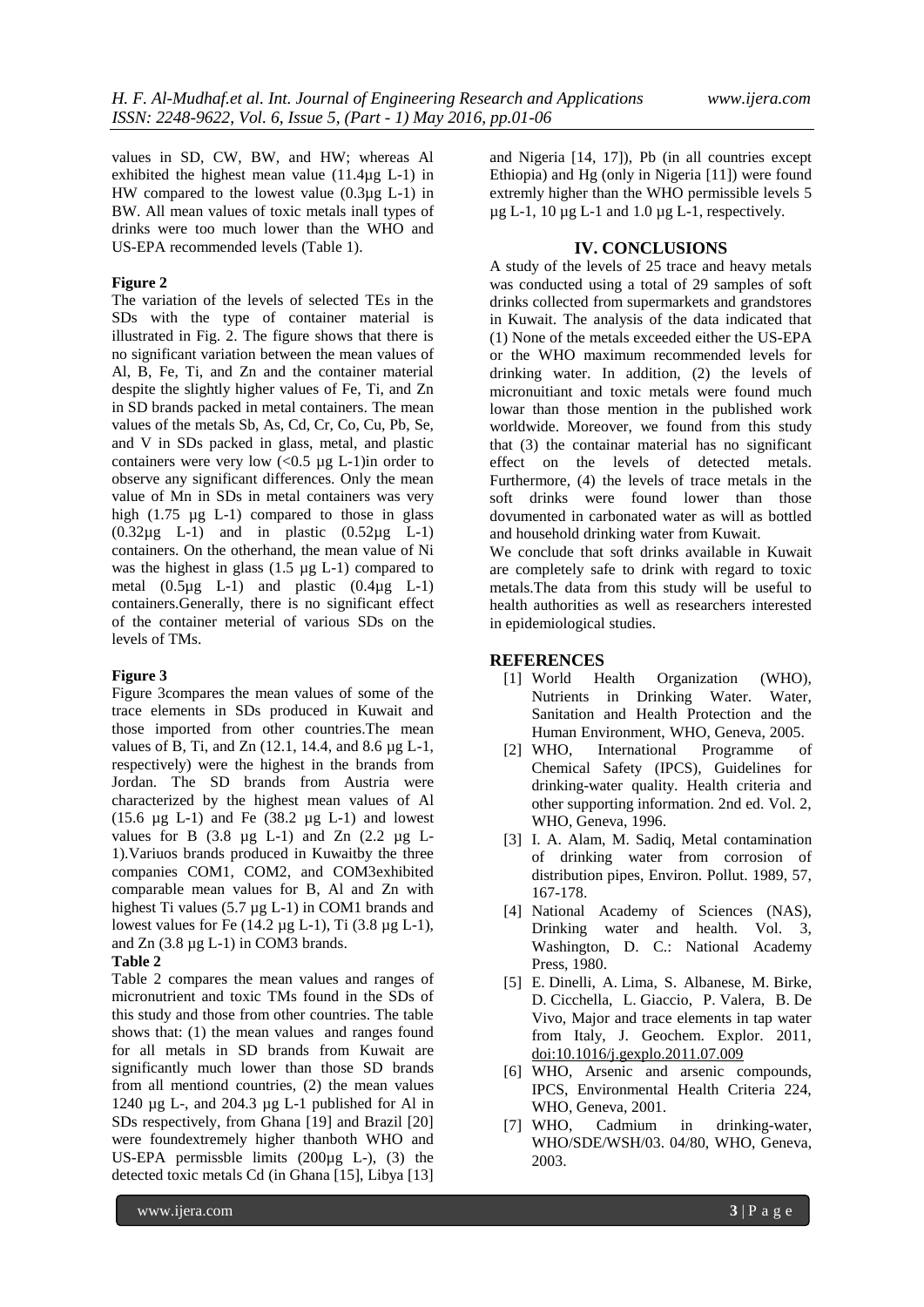- [8] M. Fleischer, A. F. Sarofim, D. W. Fassett, Environmental Impact of Cadmium, a Review by the Panel on the Hazardous Traces Substance, Environ. Health Perspect. 1974, 7, 253-323.
- [9] WHO, Lead in drinking-water, WHO/SDE/WSH/03, 04/9, WHO, Geneva, 2003.
- [10] WHO, Mercury in drinking-water, WHO/SDE/WSH/03, 04/10, WHO, Geneva, 2003.
- [11]E. A. [Godwill,](http://www.sciencedirect.com/science/article/pii/S2214750015000165) I. C. [Jane,](http://www.sciencedirect.com/science/article/pii/S2214750015000165) I. U. [Scholastica,](http://www.sciencedirect.com/science/article/pii/S2214750015000165) U. [Marcellus,](http://www.sciencedirect.com/science/article/pii/S2214750015000165) A. L. [Eugene,](http://www.sciencedirect.com/science/article/pii/S2214750015000165) O. A. [Gloria,](http://www.sciencedirect.com/science/article/pii/S2214750015000165) Determination of some soft drink constituents and contamination by some heavy metals in Nigeria. [Toxicology](http://www.sciencedirect.com/science/journal/22147500) [Reports,](http://www.sciencedirect.com/science/journal/22147500) 2015, 2, 384–390. [doi:10.1016/j.toxrep.2015.01.014](http://dx.doi.org/10.1016/j.toxrep.2015.01.014)
- [12]G. W. Woyessa, Solomon B. Kassa, Ephrem G. Demissie, Determination of the level of some trace and heavy Metals in some soft drinks of Ethiopia. J. Chem. Biol.Phys. Sci.(Section D), 2015, 5, 2108-2114.
- [13]M. A. Elbagermi, H. G. M. Edwards, A. I Alajtal, Determination of Some Heavy Metal Levels in Soft Drinks from Misurata, Libya by Atomic Absorption Spectrometry after wet Ashing, 16th International Conference on Bioinformatics and Biomedical Engineering (ICBBE2012), Shanghai, China, 2012.
- [14]A. A. Adepoju-Bello, O. O. Oguntibeju, M. T. Onuegbu, G. A. A. Ayoola, H. A. B. Coker, Analysis of selected metallic impurities in soft drinks marketed in Lagos, Nigeria. African J. Biotechnol., 2012, 11, 4676-4680. DOI: 10.5897/AJB11.3851
- [15]M. [Ackah ,](http://www.ncbi.nlm.nih.gov/pubmed/?term=Ackah%20M%5BAuthor%5D&cauthor=true&cauthor_uid=25179943) A.K. [Anim ,](http://www.ncbi.nlm.nih.gov/pubmed/?term=Anim%20AK%5BAuthor%5D&cauthor=true&cauthor_uid=25179943) N. [Zakaria N,](http://www.ncbi.nlm.nih.gov/pubmed/?term=Zakaria%20N%5BAuthor%5D&cauthor=true&cauthor_uid=25179943) J. [Osei,](http://www.ncbi.nlm.nih.gov/pubmed/?term=Osei%20J%5BAuthor%5D&cauthor=true&cauthor_uid=25179943) E. [Saah-Nyarko,](http://www.ncbi.nlm.nih.gov/pubmed/?term=Saah-Nyarko%20E%5BAuthor%5D&cauthor=true&cauthor_uid=25179943) E. T. [Gyamfi ,](http://www.ncbi.nlm.nih.gov/pubmed/?term=Gyamfi%20ET%5BAuthor%5D&cauthor=true&cauthor_uid=25179943) [D.](http://www.ncbi.nlm.nih.gov/pubmed/?term=Tulasi%20D%5BAuthor%5D&cauthor=true&cauthor_uid=25179943)  [ulasi ,](http://www.ncbi.nlm.nih.gov/pubmed/?term=Tulasi%20D%5BAuthor%5D&cauthor=true&cauthor_uid=25179943) S. [Enti-Brown,](http://www.ncbi.nlm.nih.gov/pubmed/?term=Enti-Brown%20S%5BAuthor%5D&cauthor=true&cauthor_uid=25179943) J. [Hanson ,](http://www.ncbi.nlm.nih.gov/pubmed/?term=Hanson%20J%5BAuthor%5D&cauthor=true&cauthor_uid=25179943) N.O. [Bentil.](http://www.ncbi.nlm.nih.gov/pubmed/?term=Bentil%20NO%5BAuthor%5D&cauthor=true&cauthor_uid=25179943) Determination of some heavy metal levels in soft drinks on the Ghanaian market using atomic absorption spectrometry method. [Environ Monit.](http://link.springer.com/journal/10661) [Assessment,](http://link.springer.com/journal/10661) 2014, 186, 8499-8507.
- [16]H. Ofori, M. Owusu, G. Anyebuno. Heavy Metal Analysis of Fruit Juice and Soft Drinks Bought From Retail Market in Accra, Ghana. J. Sci Res. Reports, 2013, 2, 423- 428.
- [17]A. .M Magomya, G.G. Yebpella, U.C. Okpaegbe, An Assessment of metal contaminant levels in selected soft drinks sold in Nigeria. Inter. J. Innov. Sci., Eng. Technol., 2015, 2, 517-522.
- [18]M. Bingöl, G.Yentür, Buket Er , A. B. Öktem. Determination of Some Heavy Metal Levels in Soft Drinksfrom Turkey Using

ICP-OES Method. Czech J. Food Sci.,2010, 28, 213–216 .

- [19]F. Ameyaw F et al./ Elixir Appl. Chem. 41 (2011) 5969-5971. F. Ameyaw, J. E. Ayivor, S. K. Debrah, S. Dzide, N. S. Opata, S. D. Kantanka. Determination of some trace elements in soft drinks from Ghana using INAA Method. Elixir Appl. Chem., 2011, 41, 5969-5971. Available online at www.elixirpublishers.com
- [20]B. B. A. Francisco, D. M. Brum, R. J. Cassella. Determination of metals in soft drinks packed in different materials by ETAAS. Food Chem., 2015, 185, 488-494.
- [21]Official Methods of Analysis of AOAC International, 2000, 17th Ed., Horwitz, W., Editor, Method 971.20.
- [22]US-EPA, Methods and guidance for analysis of water, Office of Water, Washington, D. C. 20460 (EPA 821 - C - 99 – 004) June 1999.
- [23]H. F. Al-Mudhaf and A. I. Abu-Shady, Comparison of the trace element contents in bottled and desalinated household drinking water in Kuwait, CLEAN – Soil, Air, Water, Accepted, January 5th, 2012 (In production).
- [24]H. F. Al-Mudhaf, M. N. Al-Hayan and A. I. Abu-Shady, "Mineral content of bottled and desalinated household drinking water in Kuwait," CLEAN – Soil, Air, Water, Vol. 39, 2011, pp. 1068–1080.
- [25]WHO, Guidelines for drinking-water quality, 3rd edition, Recommendations. Incorporating 1st and 2nd Addenda, Vol. 1. WHO, Geneva, 2008.
- [26]US-EPA, Drinking Water Standards and Health Advisories, EPA 822-R-04-005, Office of Water, US Environmental Protection Agency, Washington, D. C., 2004.
- [27]US-EPA. Drinking Water Standards and Health Advisories, EPA 822-R-04-005, Office of Water, US Environmental Protection Agency, Washington D.C., 2004, Winter.
- [28]WHO, Guidelines for Drinking Water Quality, 2nd ed., 1993, Geneva, Switzerland.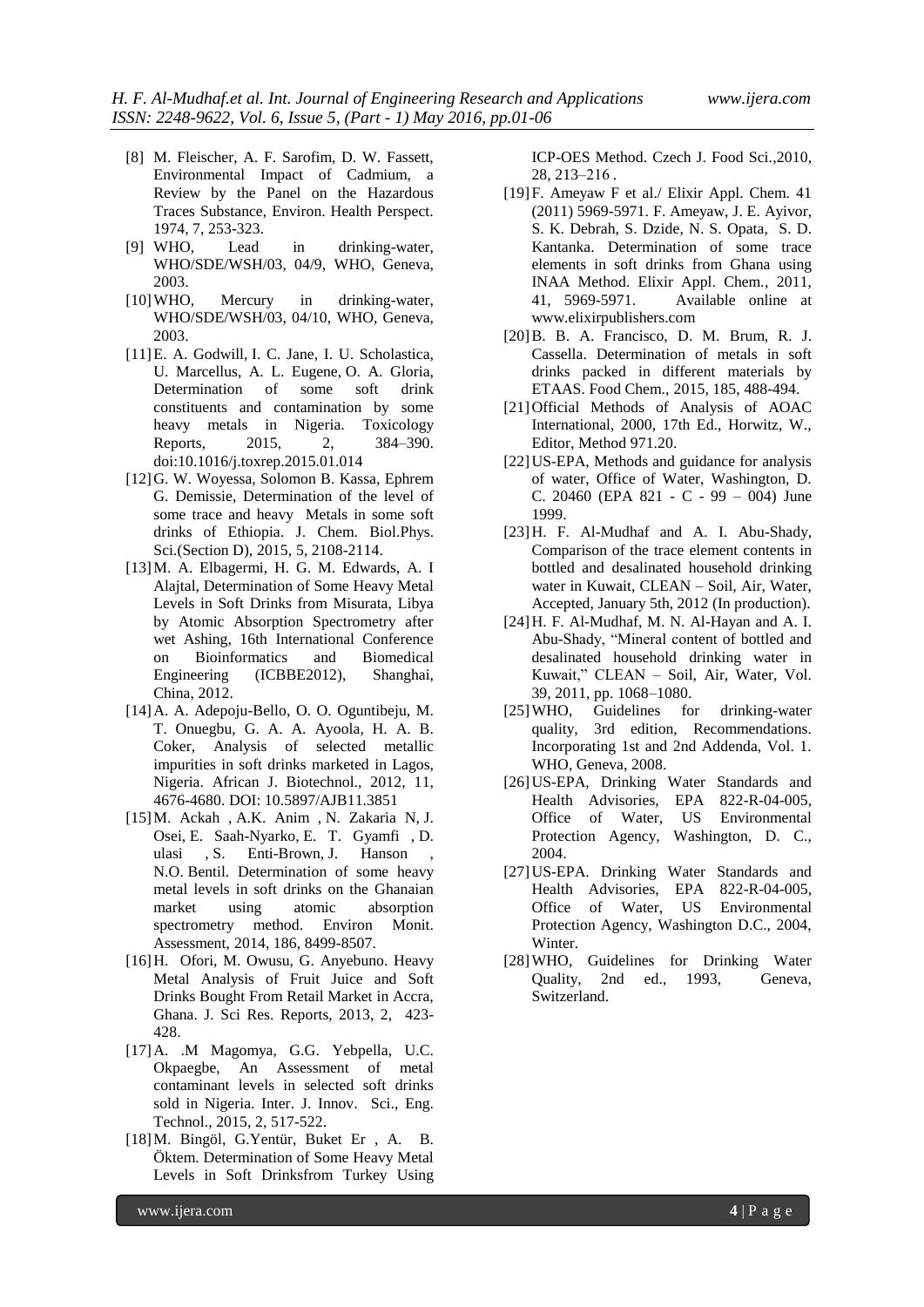

**Figure 1.** Graphical comparison of some trace elements in the soft drinks (SD), carbonated (CW), noncarbonated (BW) bottled waters and the household water (HW) in Kuwait.



Figure 2. Variation of the levels of selected trace elements in soft drinks with the container material.



**Figure 3.** Comparison of the levels of selected trace elements in soft drinks producedin Kuwait(COM1, COM2, and COM3) and other countries.